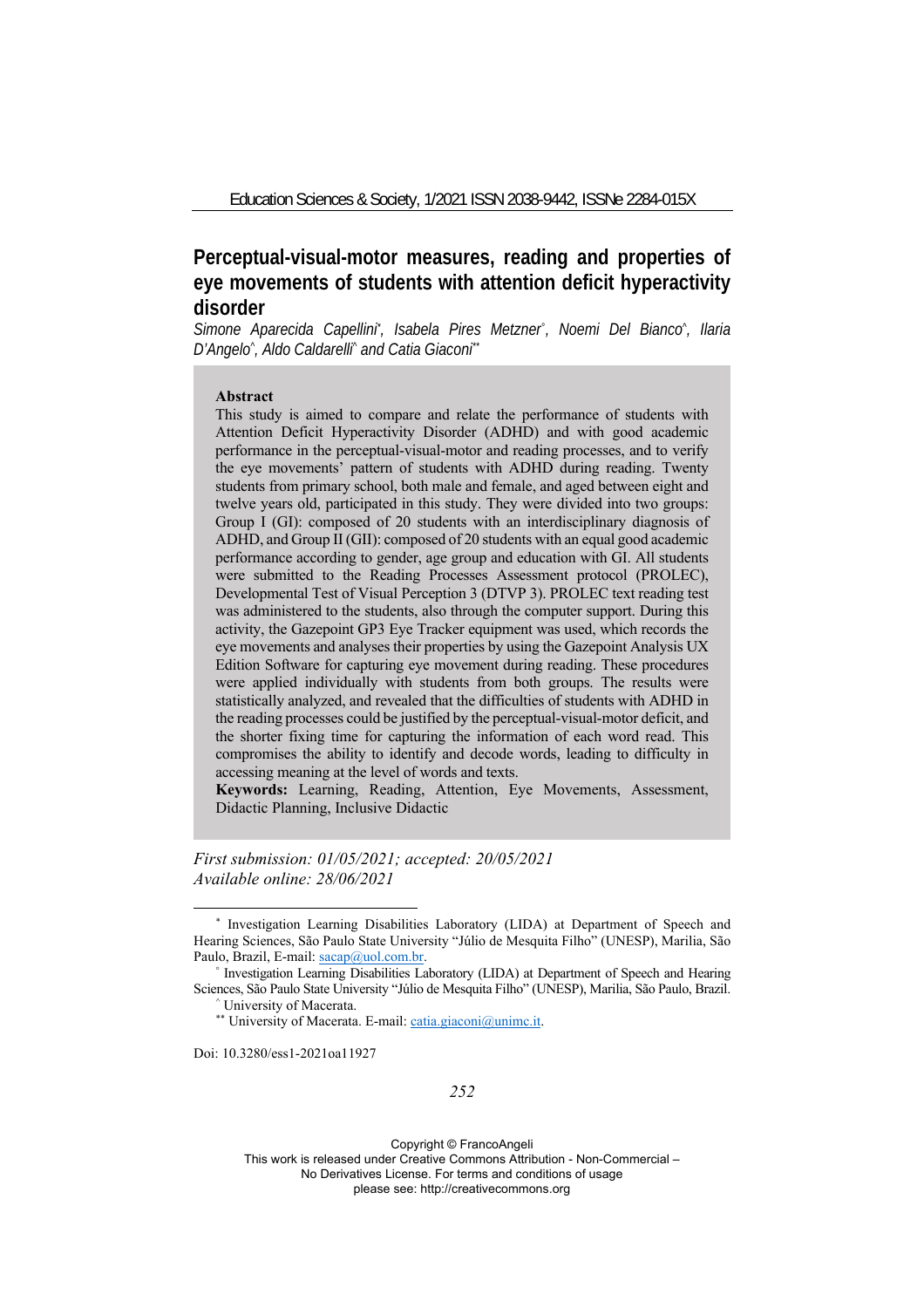## **1. Introduction**

Attention Deficit Hyperactivity Disorder (ADHD) is defined as a behavioral disorder with manifestations of inattention, hyperactivity and impulsivity (DSM-5, 2013). ADHD is associated with challenges for functioning in daily life. Studies (Bölte *et al*., 2018) underline how the functioning profile of a person with ADHD can significantly be distant from the demands of life contexts.

Several critical issues may concern academic success and vocational maturity (Arnold *et al*., 2020), social inclusion (Shea and Wiener, 2003; Nguyen and Hinshaw, 2020) and overall the levels of Quality of Life experienced by people with ADHD (Quintero *et al*., 2019). For this reason, an interdisciplinary approach is essential. This type of approach leads us beyond medical reading, and fosters a systemic vision of the contexts and to the design of supports for the person's Quality of Life (Giaconi, 2015).

By accepting a vision of ADHD that goes beyond the mere analysis of the symptoms, and that can give a broader and more complex vision of a functioning profile and its strengths, this study intends to detect specific contextual factors that can influence the school performance of a child with ADHD. The aim is to design new facilitators that can support the school performance of ADHD' students, and generate inclusive cultural contexts.

The studies by Jung (2014) and Huberle (2010) reported that children with ADHD have learning difficulties due to changes in visual skills compromising perception and visual temporal resolution responsible for the ability to copy and read, in addition to impaired balance skills, visual-motor and motor coordination and posture.

Students with ADHD present impairment in executive function, which encompasses all the processes responsible for planning, focusing, guiding, directing and integrating cognitive functions, including alertness, sustained and selective attention. As a result of these changes, students present difficulty in learning the phonological and metaphonological skills of language, thereby compromising future acquisitions, such as reading. Reading skills require: cognitive and perceptual-linguistic skills, which include attention directed to printed symbols and control of eye movements across the page, ability to focus, concentrate and follow instructions; ability to understand and interpret the language spoken in everyday life; auditory memory and ordering; visual memory and ordering; skills in word processing; structural and contextual analysis of the language; logical synthesis and interpretation of language; vocabulary development and expansion; fluency in reading (Oliveira *et al*., 2017).

However, to better understand the alterations that occur in students with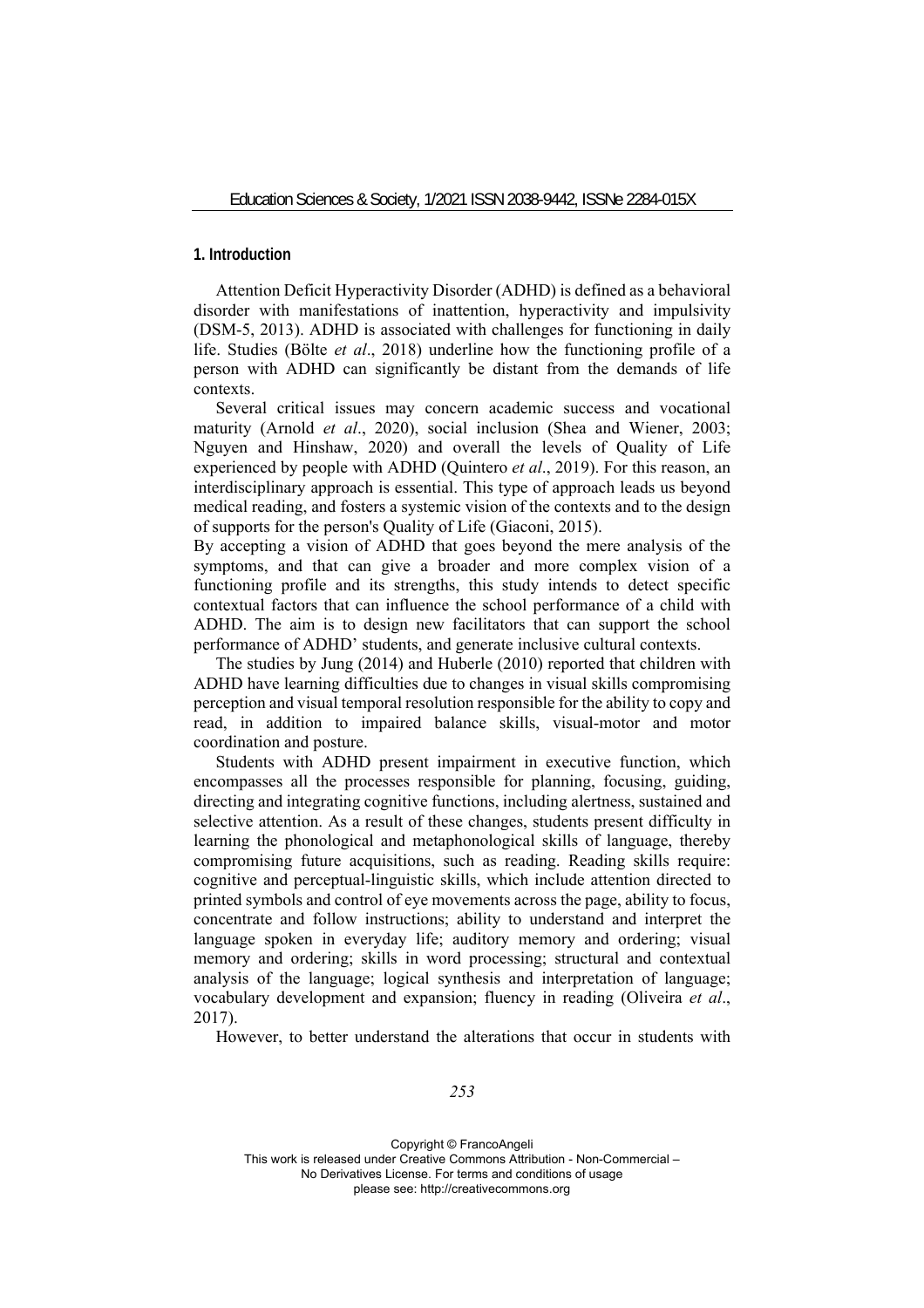ADHD when reading, it is necessary to understand that reading is performed via eye movement and that among the main properties of this movement are the fixations and saccadic movements. Fixations are brief periods during which the eye examinates a small area of the stimulus. The movement that the eye performs to the fixation area is called a saccade. The primary function of fixation is to analyze the text in detail in the foveal field, where the information is more easily obtainable, in contrast to the parafoveal and peripheral regions (Raney *et al*., 2014).

In light of the above, this study is based on the hypothesis that the patterns of eye movements and altered visual skills in schoolchildren with ADHD may impair performance in decoding skills at the level of words, phrases and text, thus compromising their reading comprehension skills. The results show how these studies can be important for educational and didactic planning and the programming of the supports necessary for the choice of the visual organization supports, the organization of the reading page and the personalization of activities.

#### **2. Eye tracking: a research with students with ADHD**

This study aimed to compare and relate the performance of students with ADHD against those with good academic performance in the perceptual-visualmotor and reading processes and to verify the pattern of eye movements during reading by students with ADHD.

The Research Ethics Committee approved the project of the Faculty of Philosophy and Sciences, São Paulo State University "Júlio de Mesquita Filho" (UNESP), under protocol number 5873.1316.6.00005406.

The study is a prospective observational cross-sectional study with a comparison among groups. The sample was collected between August 2017 and February 2020 at Investigation Learning Disabilities Laboratory (LIDA) at the Department of Speech and Hearing Sciences, São Paulo State University "Júlio de Mesquita Filho" (UNESP), Marilia, São Paulo, Brazil.

The participants were twenty female and male students, aged 9 to 11 years and 11 months, who attended the 4th and 5th grade level of Elementary School I of the public school of Marília City, with a medium socioeconomic level. The children were divided into two groups:

- Group I (GI): composed of 10 students with an interdisciplinary diagnosis of ADHD carried out by an interdisciplinary team from the Learning Deviations Research Laboratory of the Specialized Center for Rehabilitation – CER II/FFC/UNESP – Marília-SP.
- Group II (GII): composed of 10 schoolchildren with good academic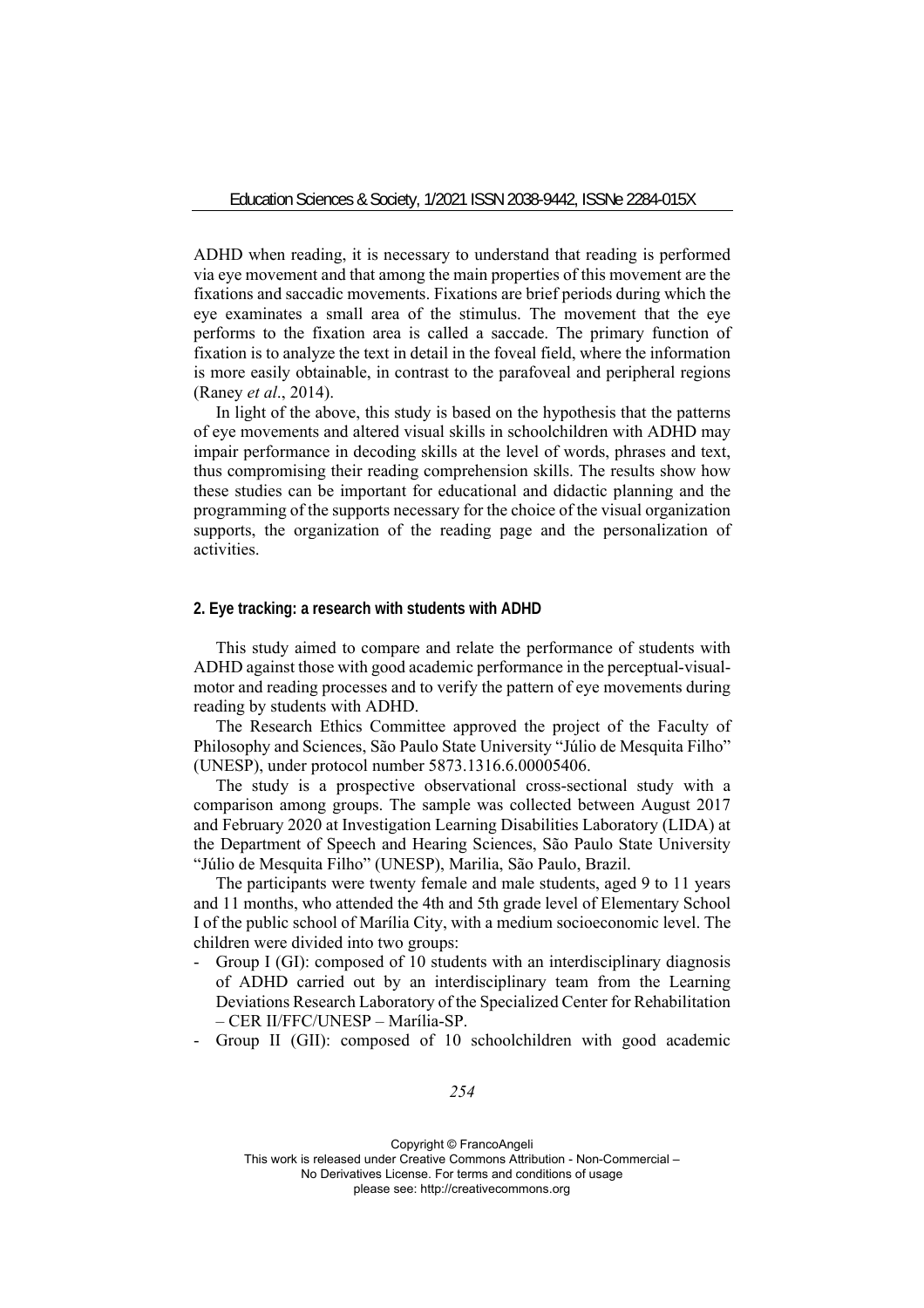performance paired according to sex, age group and education with GI students.

The students were evaluated in person, following the procedures of this research and following the guidelines described in the Normative Instructions Prope  $n^{\circ} 01^{\text{T}}$ concerning the spread of the Covid-19 virus, and following with the recommendations of the World Health Organization (WHO), regarding the correct use of equipment for personal protection (PPE) by the researcher, such as: goggles, face shield, surgical mask, impermeable long-sleeved apron and medical gloves.

All students in this study underwent individual application of the following procedures in a distraction-free, well-ventilated, well-lit, quiet and comfortable environment.

For the purposes of the study, the following tests and technologies were applied:

- 1. Developmental Test of visual Perception 3 (DTVP-3) (Hammill, Pearson, Voress, 2014);
- 2. Evaluation of Reading Processes PROLEC (Capellini, Oliviera, Cuetos, 2010);
- 3. The capture of eye movements during reading.

The study started with the DTVP-3 test (Hammill, Pearson, Vorres, 2014). This test consists of a battery of five subtests that measure different visual skills. It can be applied for four purposes, namely: (a) identifying children with Visual-Motor Integration or visual perception problems; (b) determining the degree of severity of these problems; (c) verifying the effectiveness of intervention programs designed to correct problems; and (d) serve as a measurement tool in investigations and research. Each test measures a type of visual reception capacity and can be considered as motor-reduced skills subtest (Figure-Ground, Visual Closure and Form Constancy), General Visual Perception (copying, eye-hand coordination, Figure-Ground, Visual Closure, and Form Constancy), Visual-Motor Integration (copying and eye-hand coordination). The subtests composing DTVP-3 applied to the population of this study are shown below in Table 1.

The DTVP 3 Index is divided into: standard score, which is obtained from the gross score and its conversion using tables, and composite score, obtained by adding the standard scores and converting it into a classificatory quotient in relation to the general visual perception of motor-reduced perception skills and visual-motor integration. All evaluated functions allow the calculation of an age equivalent (AE), that is, for each evaluated function; the score obtained allows the calculation of an "age of visual perception".

*255* 

<sup>1</sup> https://www2.unesp.br/portal#!/prope/apoio-ao-pesquisador/orientacoes-covid-19/.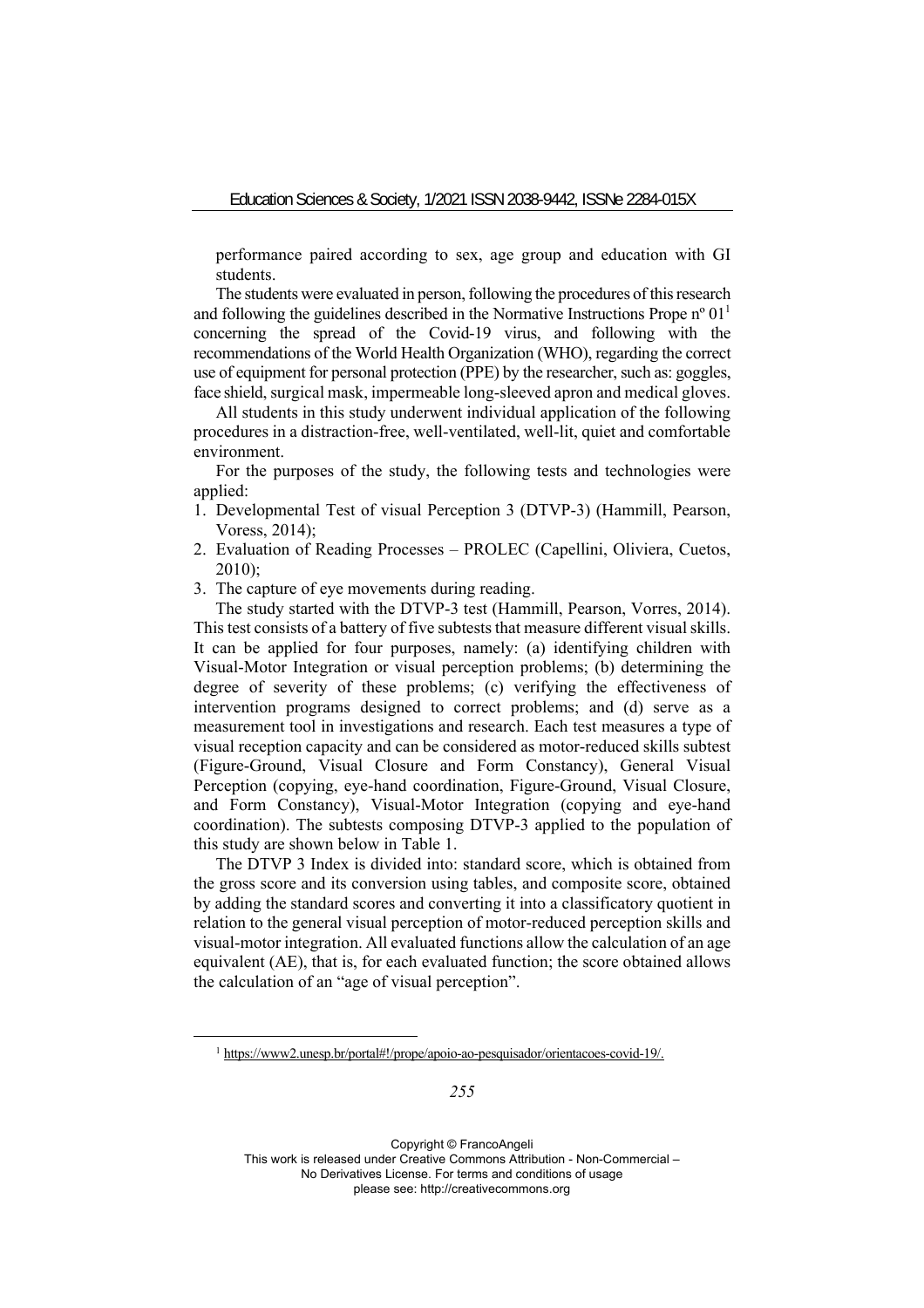After the Test of Visual Perception, students attend the Evaluation of Reading Processes – PROLEC (Capellini, Oliviera, Cuetos, 2010)**.** This evaluation consists of four blocks distributed for the evaluation of four reading processes, as described below:

- 1. Administration of two tests: the letter identification test and the proof of equality and difference in words and pseudowords.
- 2. Administration of four tests: the lexical decision test, two word reading tests and test for the analysis of the use of phonological and lexical routes for reading.
- 3. Administration of two test: the grammatical structures test and the test of punctuation marks
- 4. Administration of two tests: comprehension of sentences and comprehension of texts.

Going inside the first block, the process is composed of two tests: the letter identification test aims to verify the student's ability to name the letters and the sound representing them. The proof of equal and different in words and pseudowords aims to verify the student's ability to identify, discriminate and recognize real and invented words as being equal/different.

The second block concerning the lexical processes is composed of four tests. In the lexical decision test, the student must recognize only real words in a list of both real and invented words. In the word reading tests, reading of pseudowords and reading of words and pseudowords, the student must perform the reading of real words and invented words, with the first test measuring the ability of the student to read real words and in the second, the ability to read invented words of different syllabic complexities, divided into CCV, VC, CVC, CVV, CCVC and CVVC. In the third test, the objective is to analyze the use of phonological and lexical routes for reading. For this, words and pseudowords belonging to six categories were used: short high-frequency words, long highfrequency words, short low-frequency words, long low-frequency words, short pseudowords and long pseudowords.

The third block concerning the syntactic processes is composed of two tests. In the grammatical structures test, the student's ability to choose a sentence from different syntactic structures is verified: active voice, passive voice and focused complement. In the test of punctuation marks, the ability of schoolchildren to use punctuation marks in a short text is verified.

The last block refers to the semantic processes and is composed of two tests: comprehension of sentences and comprehension of texts. In these two tests, the student's ability to understand simple orders, phrases and written texts is verified.

The GI students were submitted to the PROLEC text reading procedures presented on the screen of a desktop computer, where the Gazepoint GP3 Eye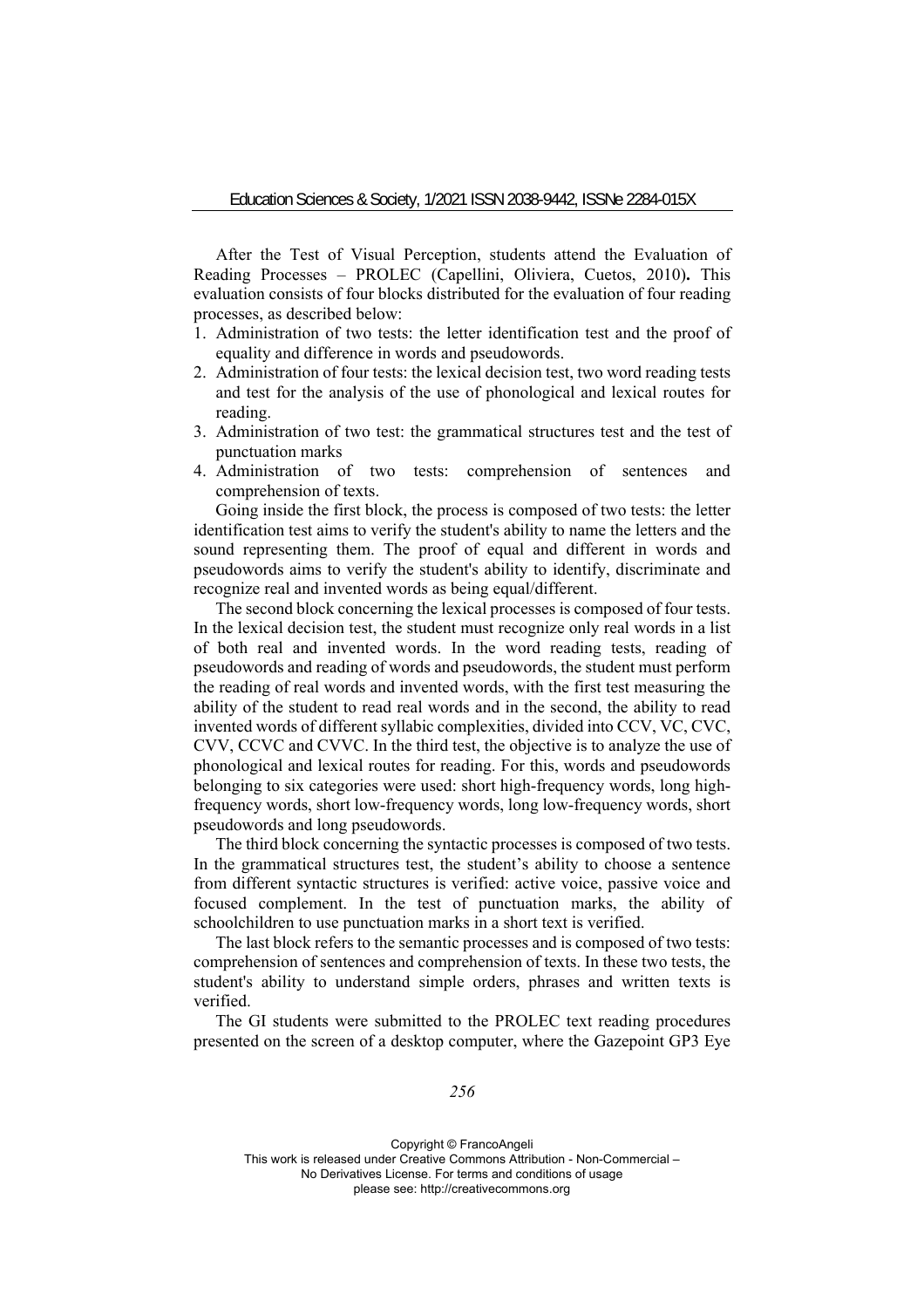Tracker equipment was attached, which recorded the eye movements during the reading of the texts. The Gazepoint Analysis UX Edition Software was used to analyze the parameters of eye movements such as: time viewed in seconds, time viewed as a percentage, number of fixations and revisits.

Before data collection, the equipment was calibrated with each student, in order to guarantee the effectiveness of the analysis. The capture fields were selected according to the lines of text that were presented. Each text presented was displayed on the screen for 60 seconds; after that time, another text was shown on the screen. After the presentation of the four texts, the analysis was automatically closed (Figure 1).



Patrícia passou as férias na casa de sua tia. A tia dela mora em uma cidade bem pequena. Uma vez, choveu muito por lá e as ruas ficaram cheias de água. Quando a chuva passou e a água sumiu apareceu uma cobra bem grande passeando no meio da rua.

*Fig.1 - Image generated by the Software Gazepoint Analysis UX Edition for capturing eye movements during reading*

The data obtained were analyzed statistically in order to compare the intragroup and intergroup results. The program IBM SPSS Statistics (Statistical Package for the Social Sciences), version 25.0, was used to obtain and analyze the results.

The results were analyzed statistically using the following tests, Mann-Whitney Test, Likelihood Ratio Test, and Spearman's Correlation Analysis aiming to verify the intergroup differences studied for the variables of interest in the DTVP 3.

Spearman's Coefficient was used in the correlation analysis for variables with non-parametric distributions to measure the degree of association between two quantitative variables of interest. In this analysis, the coefficient varies from  $-1$  to  $+1$ , and the closer to these two extremes, the greater the association between the variables. Positive direction indicates a linear relationship, that is,

*257*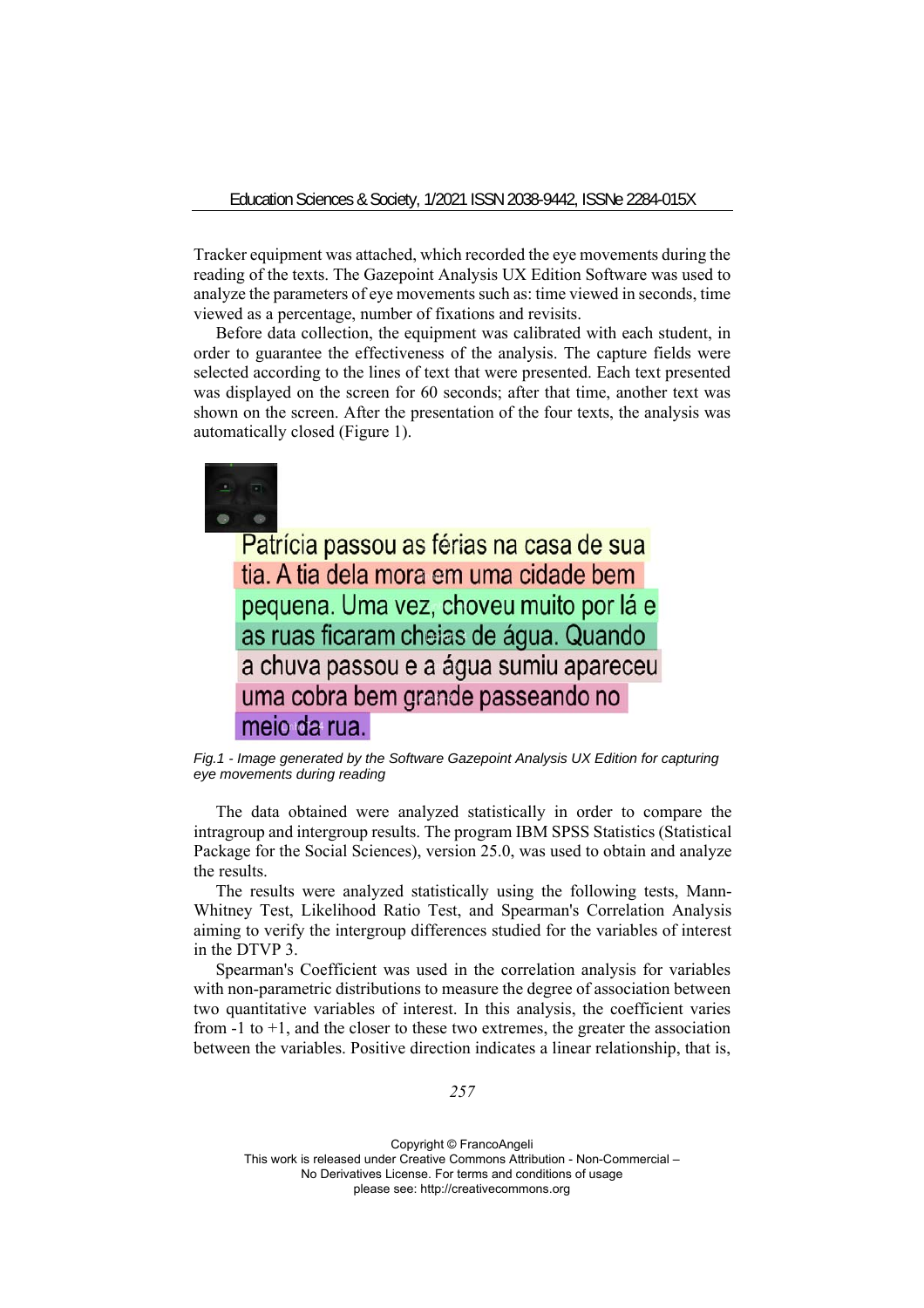the variables are directly proportional; negative direction indicates that when there is an increase in one variable, there is a decrease in the other, or that is, the variables are inversely proportional (Zou; Tuncali; Silverman, 2003).

The results were analyzed statistically at a significance level of 5% (0.050). The results that showed a statistically significant difference were highlighted with an asterisk (\*)

# **3. Results and Discussion**

Table 1 shows the data regarding the mean, standard deviation and p-value for comparing the visual-motor perceptual performance of schoolchildren in GI and GII.

*Tab. 1 - Comparison of the performance of GI and GII students in the subtests of the Developmental Test of Visual Perception 3 (DTVP-3)* 

| <b>Subtests</b> | <b>Groups</b> | Mean  | <b>SD</b> | p Value         |
|-----------------|---------------|-------|-----------|-----------------|
| EH              |               | 7.80  | 3.29      | 0.057           |
|                 | Ш             | 10.50 |           |                 |
|                 |               | 11.20 | 2.10      | $0.001*$        |
| CO              | Ш             | 17.30 | 3.30      |                 |
|                 |               | 10.60 | 1.78      | 0.144           |
| FG              | Ш             | 12.20 | 2.44      |                 |
|                 |               |       |           |                 |
|                 | L             | 8.60  | 2.76      |                 |
| VC              | Ш             | 10.10 | 1.60      | 0.170           |
|                 |               |       |           |                 |
|                 | L             | 11.10 | 3.07      |                 |
| ${\sf FC}$      | II            | 12.80 | 1.87      | 0.156           |
| EH-AE           |               | 6.80  | 2.66      | $0.014*$        |
|                 | II            | 9.90  | 1.91      |                 |
| CO-AE           |               | 9.90  | 2.18      | $0.019*$        |
|                 | Ш             | 11.80 | 0.63      |                 |
| <b>FGAE</b>     | ı             | 9.10  | 2.81      | $0.005^{\star}$ |
|                 | П             | 12.00 | 0.00      |                 |
|                 |               | 7.60  | 2.99      | 0.114           |
| VC-AE           | Ш             | 9.60  | 2.32      |                 |
|                 |               | 10.20 | 2.94      | $0.031*$        |
| FC-AE           | Ш             | 12.00 | 0.00      |                 |

## *258*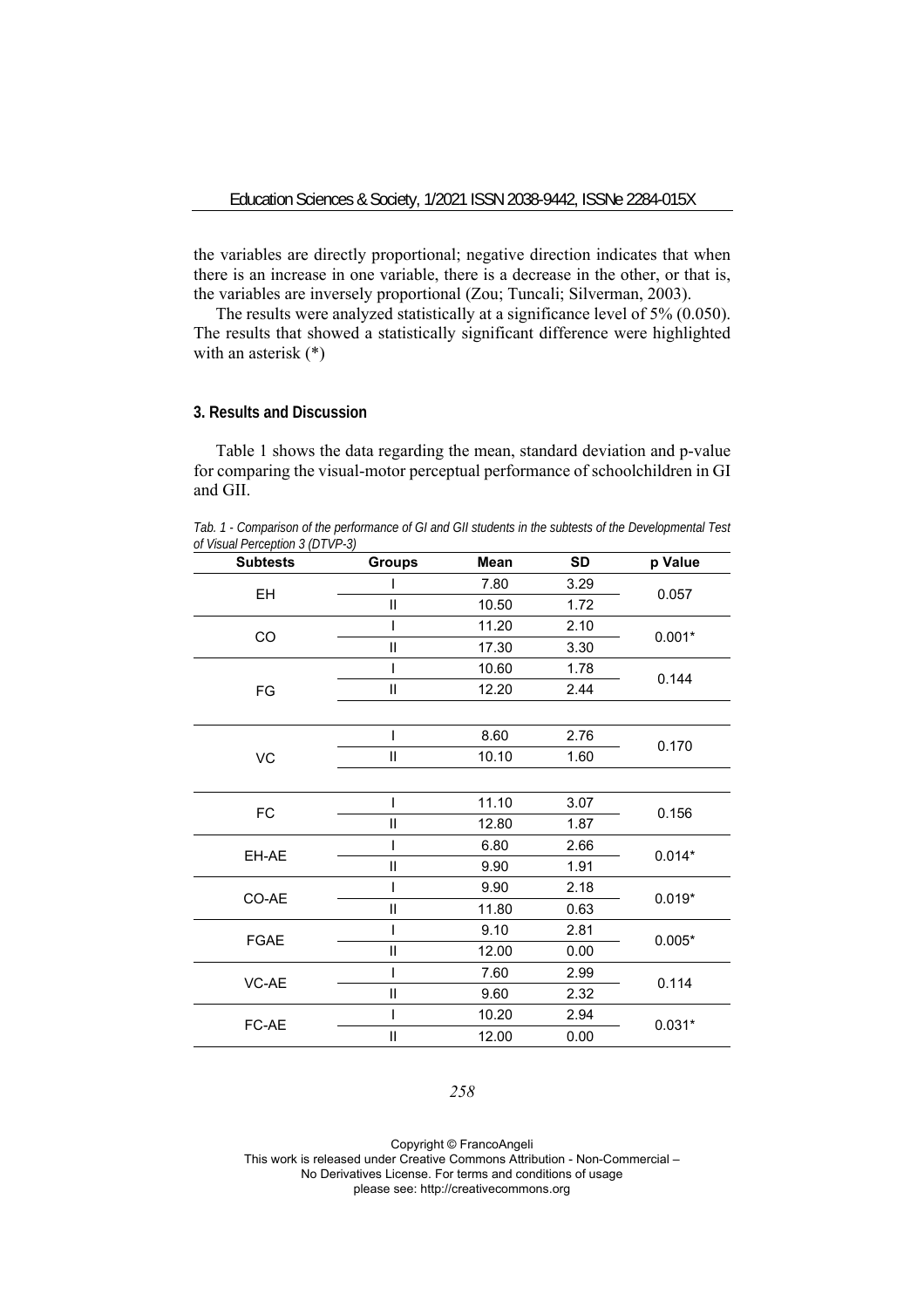|               |               | 7.80  | 3.29 |          |  |
|---------------|---------------|-------|------|----------|--|
| EH-GVP        | $\mathsf{II}$ | 10.50 | 1.72 | 0.057    |  |
| CO-GVP        |               | 12.20 | 3.08 |          |  |
|               | $\mathsf{II}$ | 17.30 | 3.30 | $0.006*$ |  |
| FG-GVP        |               | 10.60 | 1.78 | 0.144    |  |
|               | $\mathsf{II}$ | 12.20 | 2.44 |          |  |
|               |               | 8.60  | 2.76 |          |  |
| VC-GVP        | $\mathbf{I}$  | 10.10 | 1.60 | 0.170    |  |
| FC-GVP        |               | 11.10 | 3.07 |          |  |
|               | $\sf II$      | 12.80 | 1.87 | 0.156    |  |
| <b>FG-MRP</b> |               | 10.60 | 1.78 |          |  |
|               | $\mathsf{II}$ | 12.20 | 2.44 | 0.144    |  |
|               |               | 8.60  | 2.76 | 0.170    |  |
| <b>VC-MRP</b> | $\mathsf{II}$ | 10.10 | 1.60 |          |  |
|               |               |       |      |          |  |
| <b>FC-MRP</b> |               | 11.10 | 3.07 |          |  |
|               | $\mathsf{II}$ | 12.80 | 1.87 | 0.156    |  |
| EH-VMI        |               | 7.80  | 3.29 |          |  |
|               | $\mathsf{II}$ | 10.50 | 1.72 | 0.057    |  |
|               |               | 12.20 | 3.08 |          |  |
| CO-VMI        | Ш             |       | 3.30 | $0.006*$ |  |

Education Sciences & Society, 1/2021 ISSN 2038-9442, ISSNe 2284-015X

*Key - CMV- Visual motor coordination, EH- Eye-hand coordination, CO- Copying. FG- Figure-ground, VC-Visual closure, FC- Form constancy, GVP- General visual perception, MRP- motor-reduced visual perception, VMI- Visual-motor integration, AE- Age equivalent* 

With the application of the Mann-Whitney Test, it was possible to verify the inferior performance of GI in comparison to GII in the subtests of Copy, Age Equivalent, General Visual Perception and Visual Motor Integration, in the subtest of Eye-Hand Coordination as part of the Age Equivalent and the Figure-Ground subtest as part of the Age Equivalent

Table 2 presents the data regarding mean, standard deviation and p-value for comparing performance in the reading processes of the schoolchildren in GI and GII.

*Tab. 2 - Comparison of the performance of students from GI and GII in the subtests of the Reading Processes – PROLEC* 

| <b>Subtests</b> | Group | Mean  | SD   | p Value  |
|-----------------|-------|-------|------|----------|
| _NS             |       | 18.10 | 2.60 | $0.030*$ |
|                 |       | 20.00 | 0.00 |          |

*259*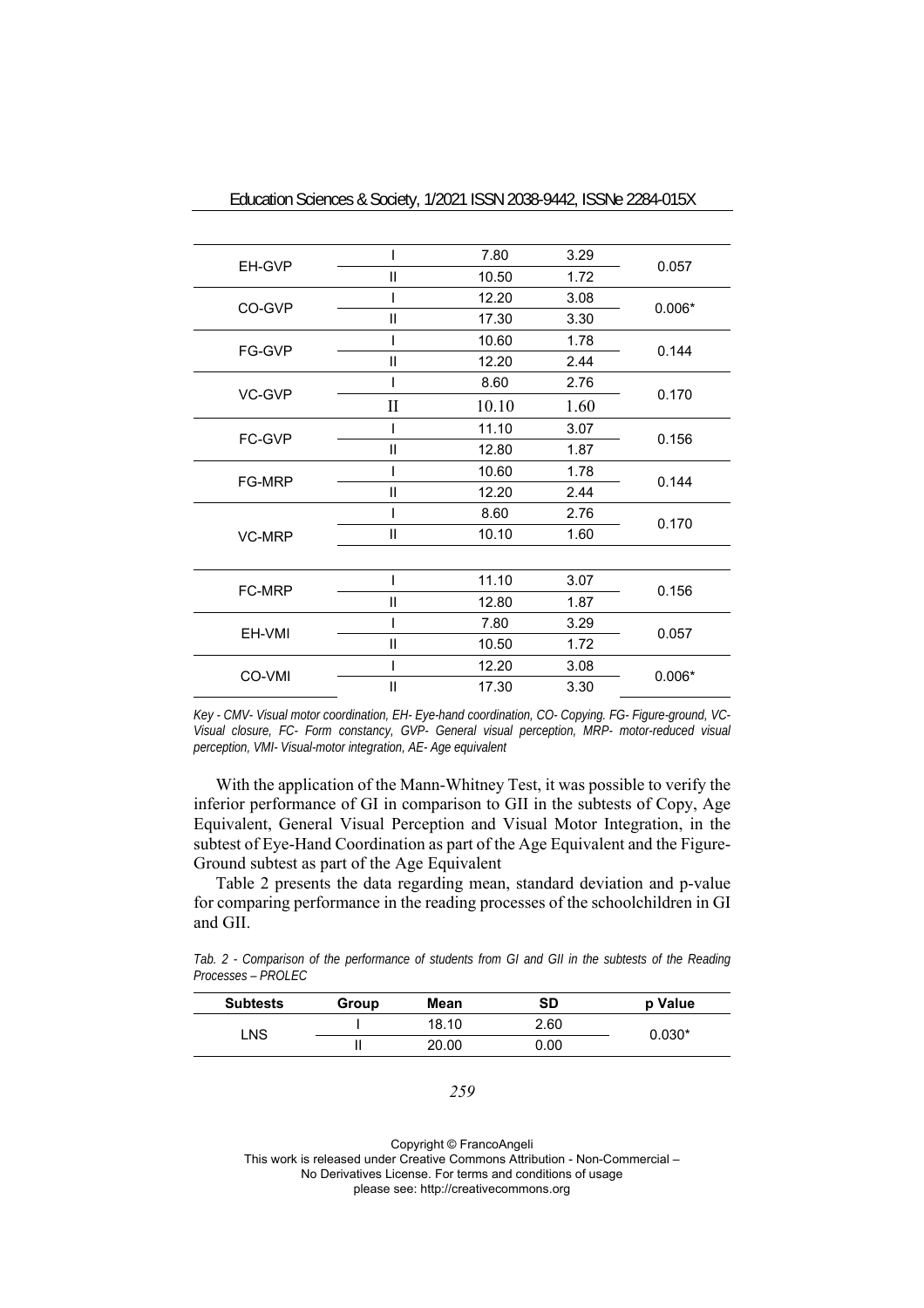|                  |               | 16.20 | 5.45  |            |
|------------------|---------------|-------|-------|------------|
| <b>ED</b>        | $\mathsf{I}$  | 20.00 | 0.00  | $0.005*$   |
| LD.              |               | 22.50 | 8.95  |            |
|                  | $\mathsf{II}$ | 30.00 | 0.00  | $< 0.001*$ |
| <b>RW</b>        |               | 24.80 | 8.48  | $0.013*$   |
|                  | $\mathsf{I}$  | 30.00 | 0.00  |            |
| <b>RPW</b>       |               | 20.00 | 10.25 | $0.001*$   |
|                  | $\mathsf{I}$  | 30.00 | 0.00  |            |
| <b>RFW</b>       |               | 16.30 | 4.60  |            |
|                  | $\mathsf{II}$ | 20.00 | 0.00  | $0.002*$   |
|                  |               | 16.30 | 4.81  |            |
| <b>RNFW</b>      | $\sf II$      | 20.00 | 0.00  | $0.002*$   |
|                  |               | 15.40 | 5.48  |            |
| RPW <sub>2</sub> | $\mathbf{I}$  | 20.00 | 0.00  | $0.002*$   |
| GS               |               | 10.20 | 4.49  |            |
|                  | Ш             | 15.00 | 0.00  | $< 0.001*$ |
| <b>PM</b>        |               | 11.70 | 5.85  |            |
|                  | $\mathsf{I}$  | 10.00 | 0.00  | 0.103      |
| SC               |               | 9.70  | 3.23  |            |
|                  | $\mathbf{I}$  | 12.00 | 0.00  | $0.013*$   |
|                  |               | 8.50  | 4.70  |            |
| <b>TC</b>        | $\mathsf{II}$ | 14.40 | 0.70  | $0.001*$   |

Education Sciences & Society, 1/2021 ISSN 2038-9442, ISSNe 2284-015X

*Key - LNS- Letter name or sound, E-D- Equal and different, LD- Lexical decision, RW- Reading words, RPW- Reading pseudowords, RFW- Reading frequent words, RNFW- Reading non-frequent words, RPW2- Reading pseudowords 2, GS- Grammatical structure, PM- Punctuation marks, SC- Sentence comprehension, TC- Text comprehension.* 

With the Likelihood Ratio Test application, it was possible to verify inferior performance of GI in comparison to GII in all PROLEC tests except for the punctuation mark test.

Table 3 shows the data comparing the performance classification in the PROLEC reading processes of students from GI and GII.

*Table 3 - Comparison of the performance classification in the PROLEC reading processes of GI and GII* 

| <b>Subtests</b> | <b>Classification</b> |       |       |       | p Value |          |
|-----------------|-----------------------|-------|-------|-------|---------|----------|
|                 |                       | Freq. | %     | Freq. | %       |          |
|                 | VD                    | 4     | 40.00 |       | 0.00    |          |
| <b>LNS</b>      | D                     | 0     | 0.00  |       | 0.00    | $0.025*$ |
|                 | N                     | 6     | 60.00 | 10    | 100.00  |          |

*260* 

Copyright © FrancoAngeli

This work is released under Creative Commons Attribution - Non-Commercial –

No Derivatives License. For terms and conditions of usage

please see: http://creativecommons.org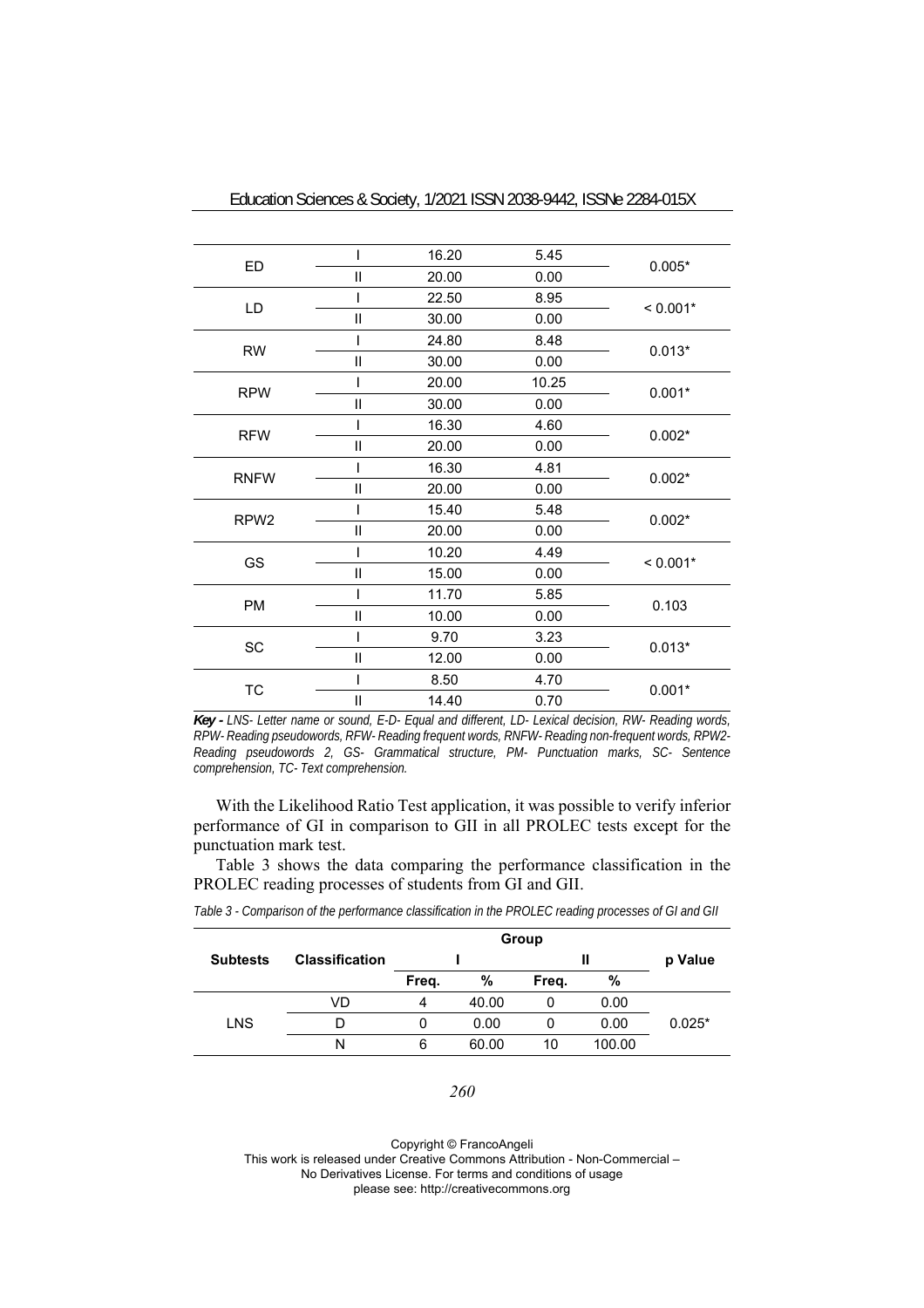|                  | VD | 5                | 50.00 | 0           | 0.00   |          |
|------------------|----|------------------|-------|-------------|--------|----------|
| ED               | D  | 1                | 10.00 | $\mathbf 0$ | 0.00   | $0.014*$ |
|                  | N  | $\overline{4}$   | 40.00 | 10          | 100.00 |          |
|                  | VD | 3                | 30.00 | 0           | 0.00   |          |
| LD               | D  | 3                | 30.00 | 0           | 0.00   | $0.014*$ |
|                  | N  | 4                | 40.00 | 10          | 100.00 |          |
|                  | VD | 3                | 30.00 | 0           | 0.00   |          |
| <b>WR</b>        | D  | $\mathbf{1}$     | 10.00 | $\mathbf 0$ | 0.00   | 0.082    |
|                  | Ν  | 6                | 60.00 | 10          | 100.00 |          |
|                  | VD | 5                | 50.00 | $\pmb{0}$   | 0.00   |          |
| <b>RPW</b>       | D  | $\mathbf 0$      | 0.00  | 0           | 0.00   | $0.010*$ |
|                  | N  | 5                | 50.00 | 10          | 100.00 |          |
|                  | VD | 5                | 50.00 | 0           | 0.00   |          |
| <b>RFW</b>       | D  | $\boldsymbol{2}$ | 20.00 | $\mathbf 0$ | 0.00   | $0.005*$ |
|                  | N  | 3                | 30.00 | 10          | 100.00 |          |
|                  | VD | $\overline{c}$   | 20.00 | 0           | 0.00   |          |
| <b>RNFW</b>      | D  | 3                | 30.00 | 0           | 0.00   | $0.036*$ |
|                  | Ν  | 5                | 50.00 | 10          | 100.00 |          |
|                  | VD | 3                | 30.00 | 0           | 0.00   |          |
| RPW <sub>2</sub> | D  | $\overline{2}$   | 20.00 | 0           | 0.00   | $0.036*$ |
|                  | N  | 5                | 50.00 | 10          | 100.00 |          |
|                  | VD | 3                | 30.00 | 0           | 0.00   |          |
| GS               | D  | 0                | 0.00  | $\mathbf 0$ | 0.00   | 0.060    |
|                  | N  | 7                | 70.00 | 10          | 100.00 |          |
|                  | VD | $\mathbf 0$      | 0.00  | 0           | 0.00   |          |
| PM               | D  | 1                | 10.00 | 0           | 0.00   | 0.305    |
|                  | N  | 9                | 90.00 | 10          | 100.00 |          |
|                  | VD | 3                | 30.00 | 0           | 0.00   |          |
| SC               | D  | $\overline{c}$   | 20.00 | $\mathbf 0$ | 0.00   | $0.036*$ |
|                  | N  | 5                | 50.00 | 10          | 100.00 |          |
|                  | VD | 5                | 50.00 | 0           | 0.00   |          |
| <b>TC</b>        | D  | $\overline{c}$   | 20.00 | $\mathbf 0$ | 0.00   | $0.005*$ |
|                  | N  | 3                | 30.00 | 10          | 100.00 |          |

Education Sciences & Society, 1/2021 ISSN 2038-9442, ISSNe 2284-015X

*Key-LNS- Letter name or sound, E-D- Equal and different, LD-Lexical decision, RW- Reading words, RPW-Reading pseudowords, RFW-Reading frequent words, RNFW-Reading non-frequent words, RPW2- Reading pseudowords 2, GS-Grammatical structure, PM-Punctuation marks, SC-Sentence comprehension, TC-Text comprehension, N- Normal, D-Difficult, VD- Very difficult.* 

With the application of the Likelihood Ratio Test, it was possible to determine the differences between the groups regarding the classification of the

*261*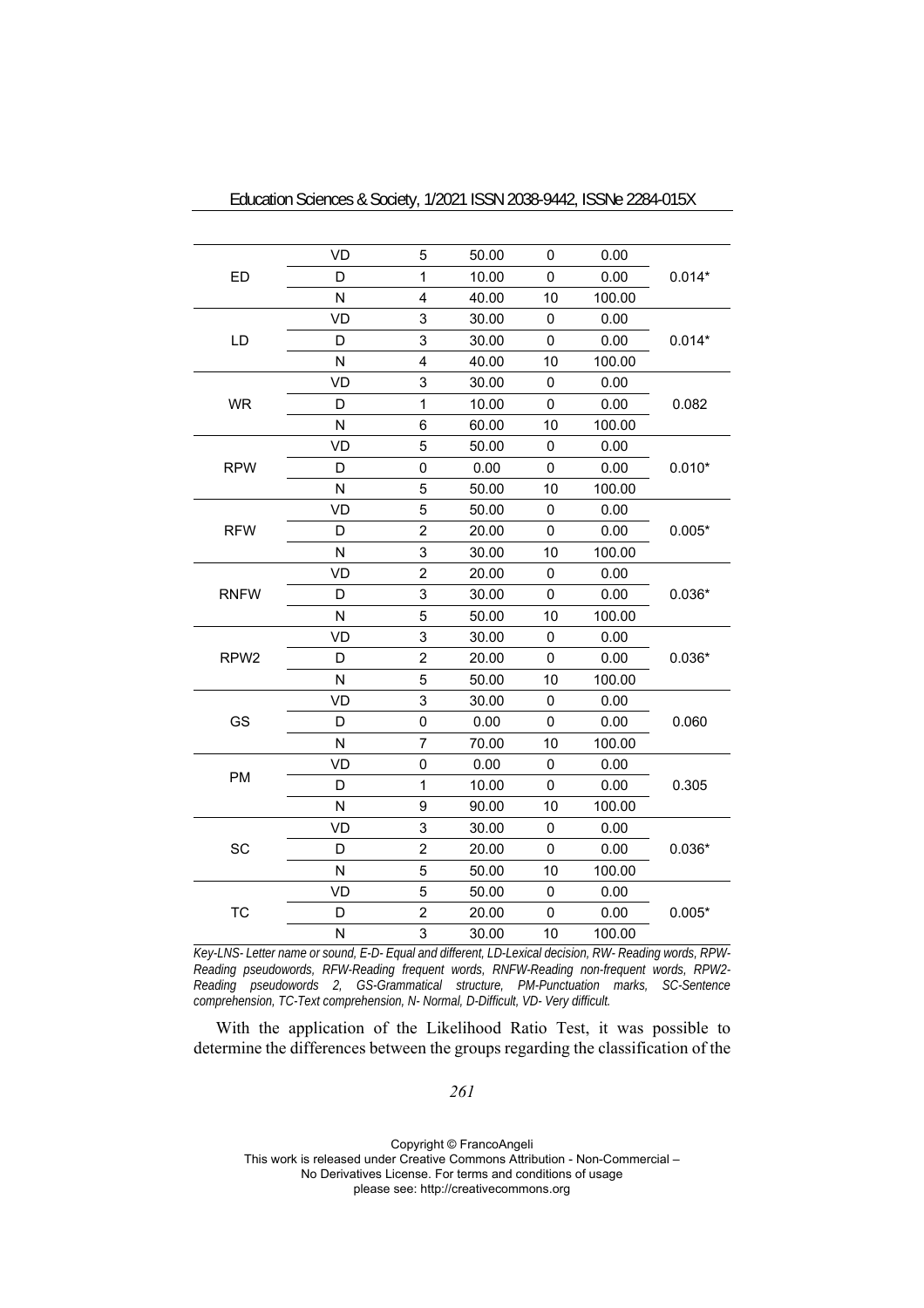PROLEC reading processes, revealing a statistically significant difference in the comparison between GI and GII. GII presents normal classification in all subtests compared to GI. In contrast, GI presents normal classification in the subtests of Letter name or sound, Lexical decision, Reading non-frequent words, Reading pseudowords 2, and Sentence comprehension.

However, Table 3 also reveals that the GI has a classification of great difficulty in the subtests of Equal and different, Reading frequent words and Text comprehension.

According to the national literature, schoolchildren with ADHD have motorvisual-perceptual alterations. The findings of this research corroborate other studies (Okuda *et al*., 2011; Pinheiro, Lourenceti, Santos, 2010; Metzner, Santos, Capellini, 2019) that pointed out the motor-visual-perceptual difficulties present in schoolchildren with ADHD when compared with the control group.

Jung and collaborators (2014) reported that children with ADHD have learning problems that may be due to changes in visual skills compromising the perception and visual-temporal resolution responsible for the ability to copy and read, in addition to impairment of visual-motor coordination abilities.

Students with ADHD have reduced inhibitory control and impairments in selective and sustained attention skills, working memory, and concentration to quickly process visual information (Cortez, De Souza, Pinheiro, 2019).

The same occurs when comparing the performance in the reading processes of schoolchildren with ADHD and the one of the control group: these students have inferior performance in comparison to students with good academic performance in tasks that involve the four reading processes (Letter identification, lexical, syntactic and semantic processes) (Oliveira, 2017).

The findings of this study proposed to go beyond a comparative study between groups to relate the motor-visual-perceptual findings and reading processes, in the attempt to seek an explanation for the reading difficulties among students with ADHD.

Tables 4 and 5 present the studies of the relationship between the variables of this research.

Table 4 shows study results of the relationship between the performance of GI students in the subtests of the Developmental Test of Visual Perception 3 and reading processes.

| Developmental Test of Visual Felteption 3 (DTVF-3) and reading processes (FROLLO) |                                                                     |     |                                                                      |  |  |                             |  |  |  |            |            |
|-----------------------------------------------------------------------------------|---------------------------------------------------------------------|-----|----------------------------------------------------------------------|--|--|-----------------------------|--|--|--|------------|------------|
| Subtest Correl. EH- SC- FG- VC- FC- FG- VC- FC-                                   | Coef                                                                | GVP |                                                                      |  |  | GVP GVP GVP GVP MRP MRP MRP |  |  |  | EH-<br>VMI | CO-<br>VMI |
| <b>LNS</b>                                                                        | Correl.<br>(r)                                                      |     | Coef 0.243 -0.061 0.305 0.482 -0.289 0.305 0.482 -0.289 0.243 -0.061 |  |  |                             |  |  |  |            |            |
|                                                                                   | p Value 0.498 0.867 0.392 0.159 0.418 0.392 0.159 0.418 0.498 0.867 |     |                                                                      |  |  |                             |  |  |  |            |            |

*Tab. 4 – Distribution of the correlation between the performance of GI students in the subtests of the Developmental Test of Visual Perception 3 (DTVP-3) and reading processes (PROLEC)* 

*262* 

Copyright © FrancoAngeli

This work is released under Creative Commons Attribution - Non-Commercial –

No Derivatives License. For terms and conditions of usage

please see: http://creativecommons.org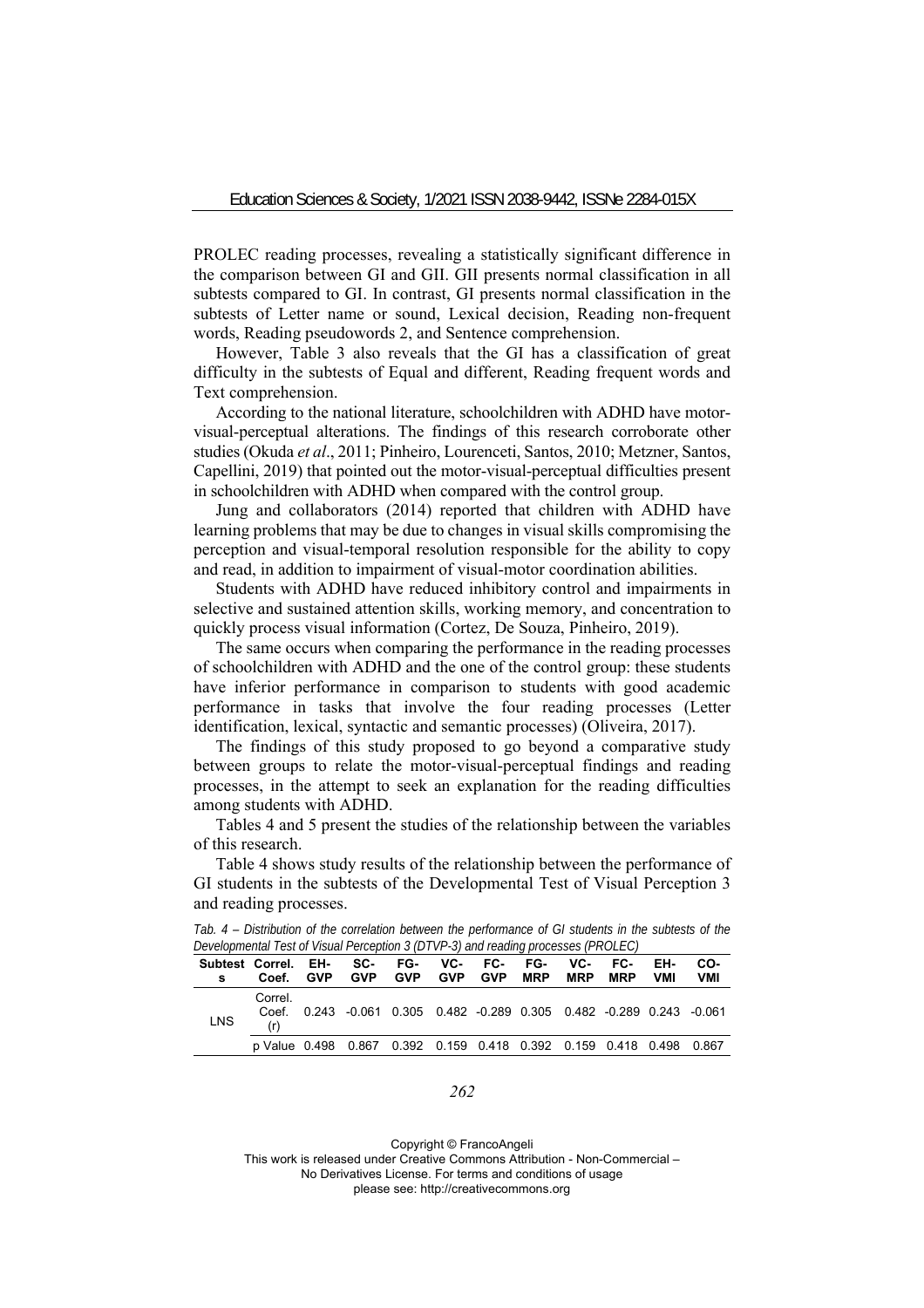Education Sciences & Society, 1/2021 ISSN 2038-9442, ISSNe 2284-015X

| ED               | Correl.<br>Coef.<br>(r) | 0.184 | 0.682    | 0.577    | 0.524    | 0.044              | 0.577                 | 0.524    | 0.044              | 0.184    | 0.682    |
|------------------|-------------------------|-------|----------|----------|----------|--------------------|-----------------------|----------|--------------------|----------|----------|
|                  | p Value                 | 0.611 | $0.030*$ | 0.081    | 0.120    | 0.904              | 0.081                 | 0.120    | 0.904              | 0.611    | $0.030*$ |
| LD               | Correl.<br>Coef.<br>(r) | 0.576 | 0.685    | 0.796    |          | 0.498 -0.006 0.796 |                       |          | 0.498 -0.006 0.576 |          | 0.685    |
|                  | p Value                 | 0.082 | $0.029*$ | $0.006*$ | 0.143    | 0.986              | $0.006*$              | 0.143    | 0.986              | 0.082    | $0.029*$ |
| WR               | Correl.<br>Coef.<br>(r) | 0.402 | 0.105    | 0.275    | 0.720    | 0.001              | 0.275                 | 0.720    | 0.001              | 0.402    | 0.105    |
|                  | p Value 0.250           |       | 0.773    | 0.442    | $0.019*$ | 1.000              | 0.442                 | $0.019*$ | 1.000              | 0.250    | 0.773    |
| <b>RPW</b>       | Correl.<br>Coef.<br>(r) | 0.400 | 0.527    | 0.438    | 0.527    | 0.117              | 0.438                 | 0.527    | 0.117              | 0.400    | 0.527    |
|                  | p Value 0.253           |       | 0.117    | 0.206    | 0.118    | 0.748              | 0.206                 | 0.118    | 0.748              | 0.253    | 0.117    |
| <b>RFW</b>       | Correl.<br>Coef.<br>(r) | 0.525 | 0.585    | 0.508    | 0.576    | 0.006              | 0.508                 | 0.576    | 0.006              | 0.525    | 0.585    |
|                  | Valor<br>de p           | 0.119 | 0.076    | 0.134    | 0.081    | 0.986              | 0.134                 | 0.081    | 0.986              | 0.119    | 0.076    |
| <b>RNFW</b>      | Correl.<br>Coef.<br>(r) | 0.458 | 0.531    | 0.487    | 0.614    | 0.037              | 0.487                 | 0.614    | 0.037              | 0.458    | 0.531    |
|                  | p Value                 | 0.184 | 0.114    | 0.153    | 0.059    | 0.919              | 0.153                 | 0.059    | 0.919              | 0.184    | 0.114    |
| RPW <sub>2</sub> | Correl.<br>Coef.<br>(r) | 0.428 | 0.561    | 0.461    | 0.553    | 0.161              | 0.461                 | 0.553    | 0.161              | 0.428    | 0.561    |
|                  | p Value 0.218           |       | 0.091    | 0.180    | 0.097    | 0.657              | 0.180                 | 0.097    | 0.657              | 0.218    | 0.091    |
| GS               | Correl.<br>Coef.<br>(r) | 0.431 | 0.671    | 0.619    | 0.623    | 0.120              | 0.619                 | 0.623    | 0.120              | 0.431    | 0.671    |
|                  | p Value 0.214           |       | $0.034*$ | 0.056    | 0.054    | 0.742              | 0.056                 | 0.054    | 0.742              | 0.214    | $0.034*$ |
| PM               | Correl.<br>Coef.<br>(r) | 0.771 | 0.553    | 0.739    |          | 0.634 -0.039 0.739 |                       |          | 0.634 -0.039 0.771 |          | 0.553    |
|                  | p Value 0.009*          |       | 0.098    | $0.015*$ | $0.049*$ |                    | $0.915$ $0.015*$      | $0.049*$ | 0.915              | $0.009*$ | 0.098    |
| SC               | Correl.<br>Coef.<br>(r) | 0.632 | 0.492    | 0.421    | 0.403    | 0.150              | 0.421                 | 0.403    | 0.150              | 0.632    | 0.492    |
|                  | p Value                 | 0.050 | 0.149    | 0.226    | 0.248    | 0.680              | 0.226                 | 0.248    | 0.680              | 0.050    | 0.149    |
| ТC               | Correl.<br>Coef.<br>(r) | 0.539 | 0.198    | 0.717    |          | 0.922 -0.064 0.717 |                       |          | 0.922 -0.064       | 0.539    | 0.198    |
|                  | p Value 0.108           |       | 0.584    | $0.020*$ |          |                    | $0.001*$ 0.860 0.020* | $0.001*$ | 0.860              | 0.108    | 0.584    |

*Key- LNS- Letter name or sound, E-D- Equal and different, LD- Lexical decision, RW- Reading words, RPW- Reading pseudowords, RFW- Reading frequent words, RNFW- Reading non-frequent words, RPW2-* 

*263*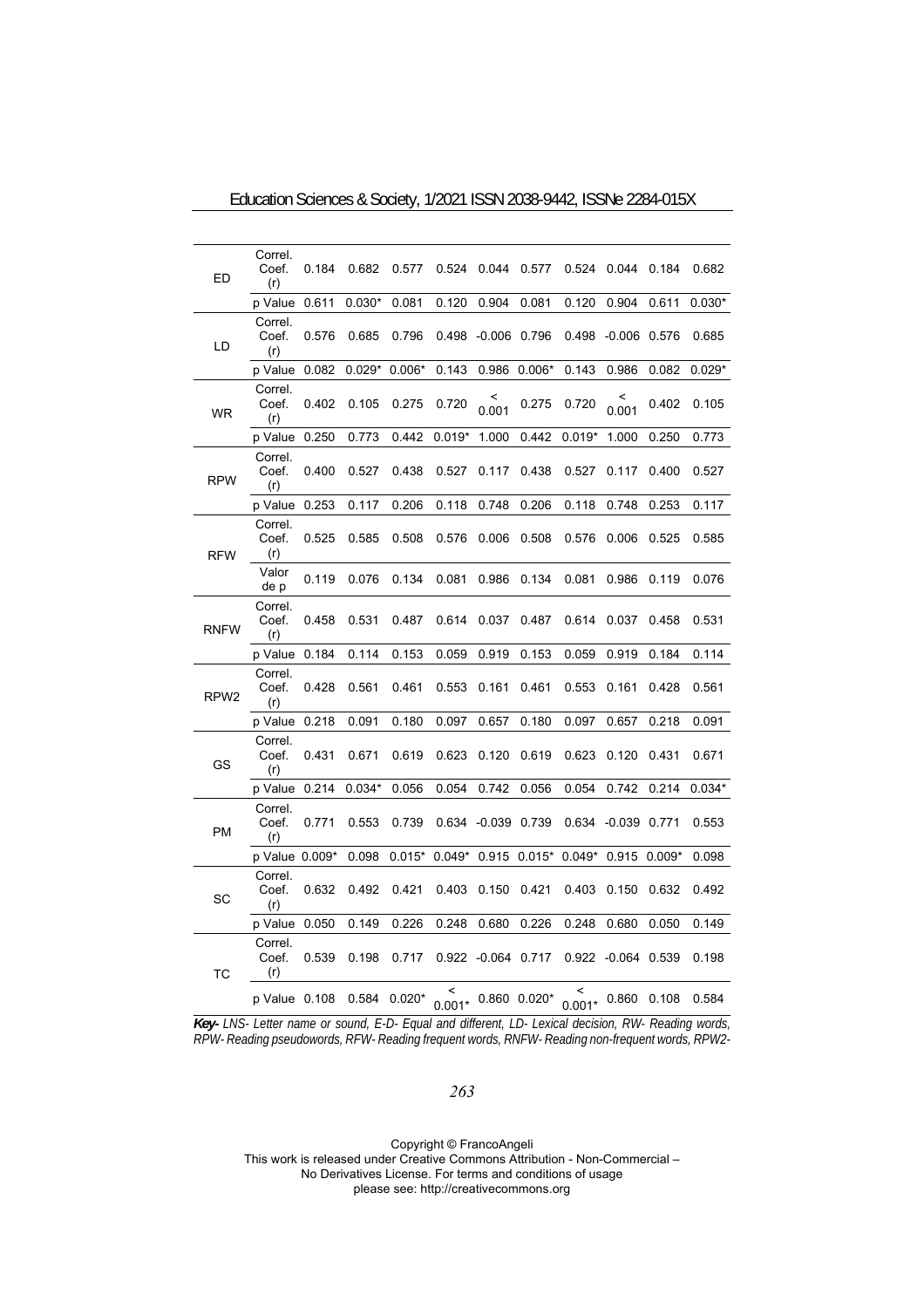*Reading pseudowords 2, GS- Grammatical structure, PM- Punctuation marks, SC- Sentence comprehension, TC- Text comprehension, VMC- Visual motor coordination, EH- Eye-hand coordination, CO- Copying, FG- Figure-ground, VC- Visual closure, FC- Form constancy, GVP- General visual perception, MRP- motor-reduced visual perception, VMI- Visual-motor integration* 

With the application of Spearman's Correlation Analysis, it was possible to verify that there was a relationship between the subtests of PROLEC with the visual-motor skills of DTVP-3 in the students of GI.

In Table 4 it was possible to observe that there was a weak positive relationship between the skills of Equal and different and Copying, as part of the general visual perception and visual-motor integration, demonstrating that the ability to identify similarities and differences in words is related, even if weakly, with perception and details, which is a skill present in copying.

In the Lexical decision ability it was possible to verify that there was a weak positive relationship with Copying abilities, as part of the general visual perception and visual-motor integration, revealing, as in the Equal and different task, that the ability to identify similarities and differences between words and, specifically in the Lexical decision task, pseudowords also have a relationship, albeit weak, with perception and details, which is a skill required in copying.

However, between the lexical decision and figure-ground ability, as part of the general visual perception and visual-motor integration, there was a moderate positive relationship showing that the figure-ground skill is necessary to quickly decide whether a word is real or invented, when words are offered simultaneously to the child.

In the ability to Read words it was possible to verify that there was a weak positive relationship with the skills of Visual closure, as part of the general motorreduced visual perception and skills, demonstrating that to perform the decoding task it is necessary to recognize each part of the letters forming the words.

In the grammatical structures ability it was possible to observe that there was a weak positive relationship with the ability to copy, as part of the general visual perception and visual-motor integration, revealing that the ability to identify sentences grammatically has a relationship, even if weak, with the perception and details, which is a skill present in the copying.

In the Punctuation marks skill, it was possible to verify that there was a weak positive relationship with the Eye-hand coordination skill, as part of the General visual perception and Visual-motor integration, with the Figure-ground ability, as part of the General visual perception and Reduced mobility, and with the ability of Visual closure, as part of the General visual perception, demonstrating that for the child to identify and use punctuation marks during reading, visualmotor coordination, image and parts of image recognition are necessary for insertion of the stimulus, in this case the punctuation, in a visual sensory context.

*264*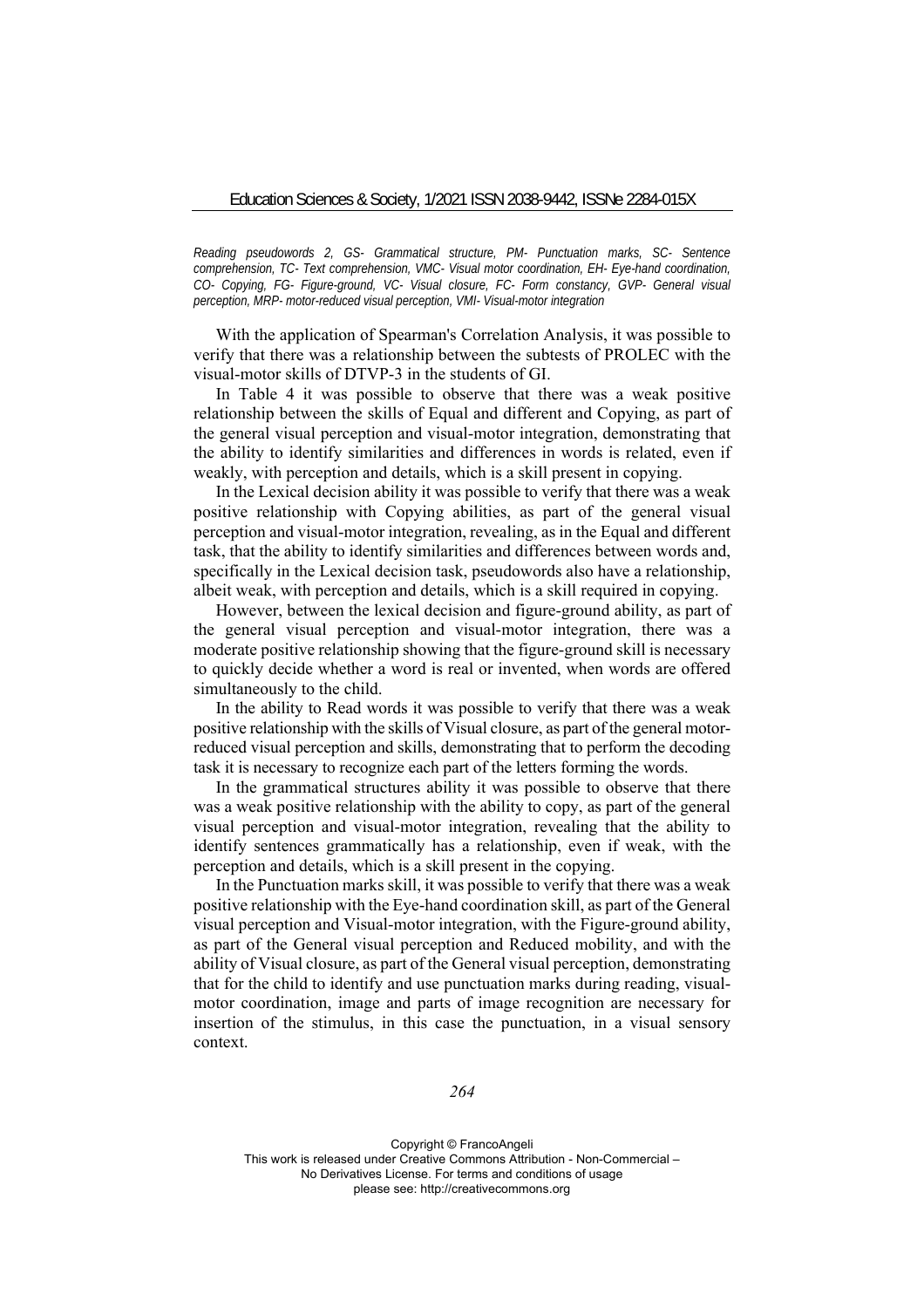In the Text comprehension skills it was possible to verify that there was a weak positive relationship with the skills of Figure-ground, as part of General visual perception and motor-reduced skills, with the ability of visual closure as part of motor-reduced skills and general visual perception, showing that, to understand a read text it is necessary to recognize each part of the letters that form the words to perform the decoding, at the same time that it is necessary to select a single image, in this case the word, in a visual sensory context for consecutive extraction of the meaning..

Table 5 shows the results of the study of the relationship between the capture variables and the eye movements of GI.

| <b>Variables</b>  | Correlation | Time to<br>1st View<br>(sec) | Time<br>Viewed<br>(sec) | Time<br><b>Viewed</b><br>$(\%)$ | <b>Fixations</b> |
|-------------------|-------------|------------------------------|-------------------------|---------------------------------|------------------|
|                   | r           | $-0.012$                     |                         |                                 |                  |
| Time Viewed (sec) | p Value     | 0.888                        |                         |                                 |                  |
|                   | N           | 138                          |                         |                                 |                  |
| Time Viewed (%)   | r           | $-0.012$                     | 1.000                   |                                 |                  |
|                   | p Value     | 0.886                        | $< 0.001*$              |                                 |                  |
|                   | N           | 138                          | 138                     |                                 |                  |
|                   | r           | $-0.049$                     | 0.923                   | 0.923                           |                  |
| <b>Fixations</b>  | p Value     | 0.568                        | $< 0.001*$              | $< 0.001*$                      |                  |
|                   | N           | 138                          | 138                     | 138                             |                  |
|                   | r           | $-0.129$                     | 0.830                   | 0.830                           | 0.944            |
| <b>Revisits</b>   | Sig. (p)    | 0.132                        | < 0.001                 | < 0.001                         | < 0.001          |
|                   | N           | 138                          | 138                     | 138                             | 138              |

*Tab. 5 – Distribution of the correlation between the variables for capturing of eye movements in GI* 

*r = Pearson's correlation coefficient* 

Following the application of Spearman's Correlation Analysis, it was possible to verify that there was a strong negative relationship between the time viewed and the time viewed in seconds; between fixations and time viewed in seconds and the time viewed; and between revisits and time viewed in seconds, the time viewed and fixations.

These findings show that students with ADHD present lower letter capture, shorter fixations and lower number of revisits, demonstrating that the longer the time and the percentage of visualization, the shorter the time of fixing the word during the reading, probably due to changes in inhibitory control.

The data from the study of the relationship between the performance of GII students in the subtests of the Developmental Test of Visual Perception 3 and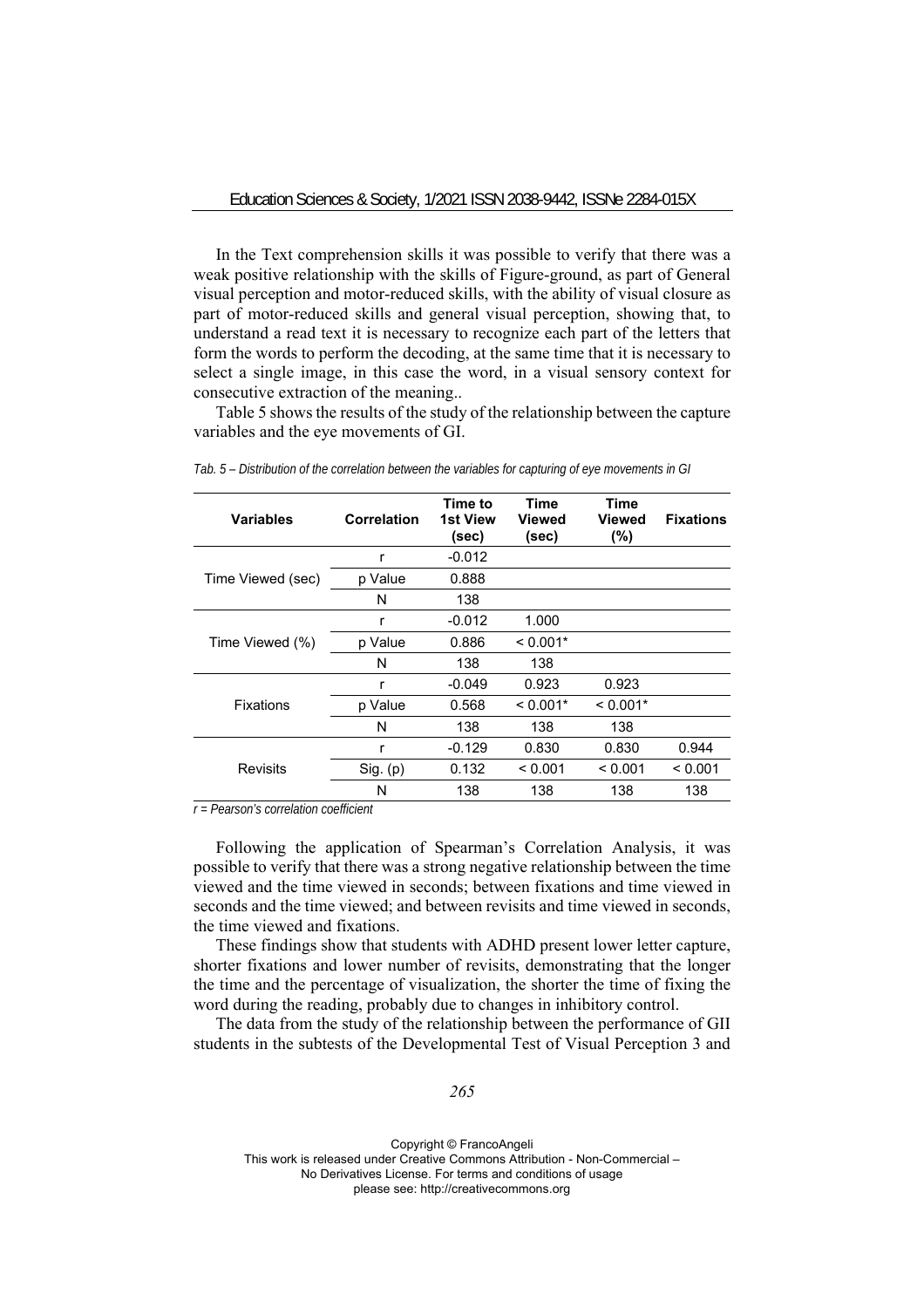reading processes were constant for all variables; therefore, it is not necessary to present them here.

Based on the findings of the relationship studies, it is important to consider that the reading input system is the visual system and, therefore, that there is a relationship between the investigated skills which can offer better foundation and knowledge about the type of educational or clinical intervention that can be performed for schoolchildren with ADHD.

This study reveals that the perceptual-visual-motor deficit can explain the difficulties of students with ADHD in the reading processes, and the shorter fixation time for capturing the information of the word read. That difficulty compromises the ability to identify and decode the words, causing difficulty in accessing meaning at the level of words and texts.

A study carried out by Metzner, Santos, Capellini (2019) demonstrated that students with attention problems have a lower performance in perceptual-visual tasks, due to changes in visual processing that are typical of this diagnosis.

Students with ADHD present changes in the executive function, encompassing all the processes responsible for planning, focusing, guiding, directing and integrating cognitive functions, including alertness, sustained and selective attention. As a result of these changes, these students have difficulty in learning the phonological and metaphonological skills of language, compromising later acquisitions, such as reading. Reading skills require cognitive and perceptual-linguistic skills, which include attention directed to printed stimuli and control of eye movements across the page, ability to focus attention, concentration and following instructions; ability to understand and interpret the language spoken in everyday life; auditory memory and ordering; visual memory and ordering; skill in word processing; structural and contextual analysis of the language; logical synthesis and interpretation of the language; vocabulary development and expansion; fluency in reading (Oliveira, 2011, Capellini. Metzner, 2020).

However, to better understand the changes occurring in the reading of students with ADHD, it is necessary to understand that reading is performed from the eye movement and that among the main properties of this movement are the fixations and saccadic movements. Fixations are brief periods of time during which the eye remains examining a small area of the stimulus. The movement that the eye performs to the fixation area is called a saccade. The main function of fixation is to analyze the text in detail in the foveal field, where information is more easily obtainable, unlike the parafoveal and peripheral regions (Raney *et al*., 2014; Gräf *et al*., 2019).

After the analysis of the findings, we can see that the hypothesis of this study was confirmed, as it proved that the patterns of eye movements and altered perceptual-visual-motor skills in schoolchildren with ADHD can compromise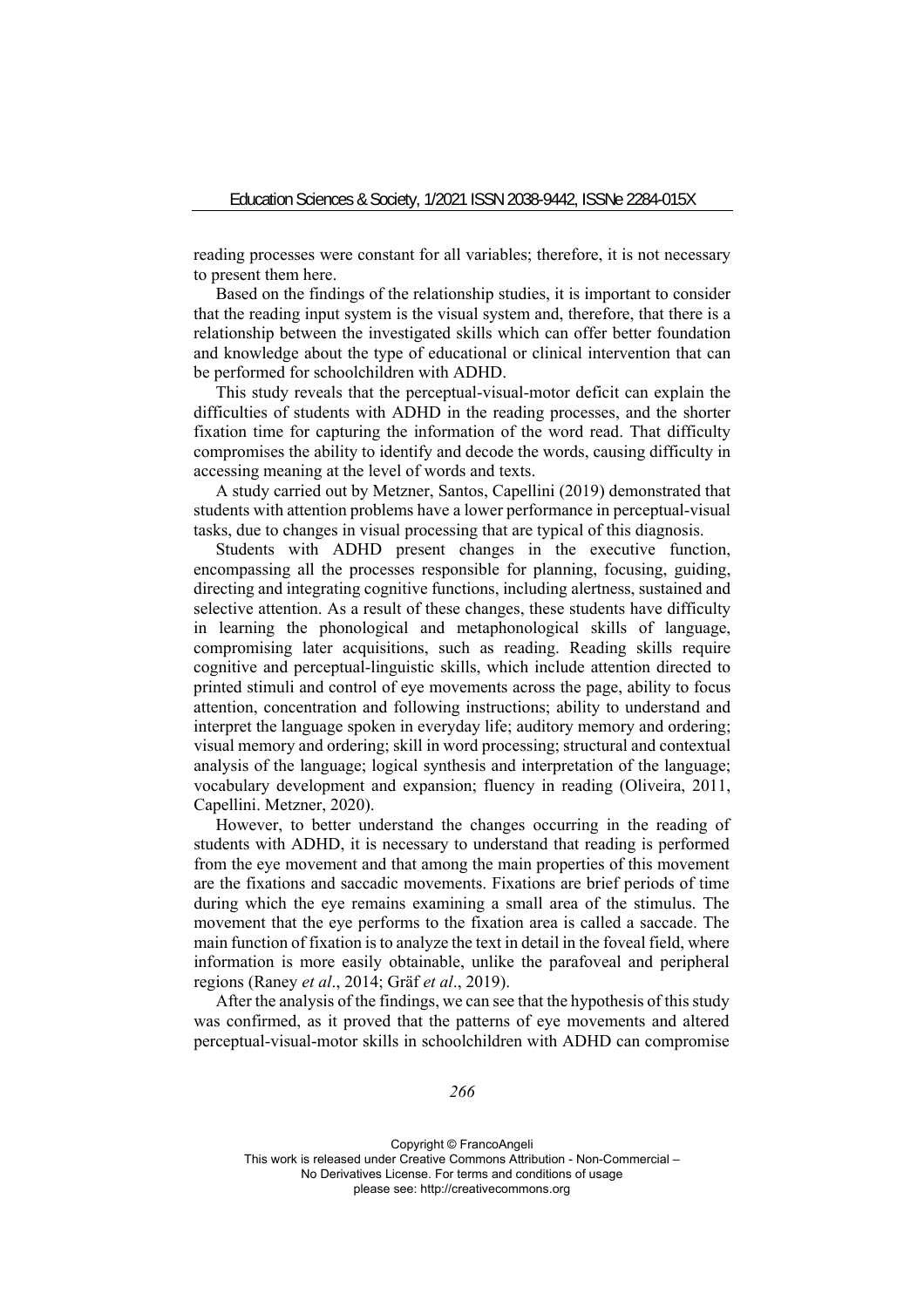performance in word-level decoding skills of the phrases of the text, thus compromising their reading comprehension skills.

# **4. Conclusion and reflections for an inclusive planning**

The results were statistically analyzed, and revealed that the difficulties of students with ADHD in the reading processes can be explained by the perceptual-visual-motor deficit, and the shorter fixing time for capturing the information of the word read, which compromises the ability to identify and decode words, causing difficulty in accessing meaning at the level of words and texts.

While ADHD is predominantly operationalized in terms of its symptoms, the inter-individual differences in the functioning profiles of people with ADHD and their strengths suggest the importance of proceeding with the detection of the different contextual factors capable of supporting their performance and address the personalization of training programs (Giaconi *et al*., 2019). The results of the study allow us to conduct interesting pedagogicaldidactic reflections. Especially in the Italian context, the attention to the realization of didactic planning awake of the diversity of students [specifically of the personalized didactic plans (PDP), aligned with curricular programming, in case of students with ADHD], allows us to get to the heart of the issue of inclusive education (Giaconi and Capellini, 2015).

The role of eye movements in reading processes and, in particular, the correlation between reading difficulties and the alteration of eye movements are dimensions well illustrated by the literature of the sector (Huettig and Brouwer; Robertson and Gallant, 2019; Prabh and Bhargavi 2020; Rivero-Contreras, Engelhardt and Saldaña, 2021) and in which our studio is also part.

Specifically, these findings are important for both assessment and intervention protocols for children with ADHD (Lev *et al*., 2020; Levantini *et al*., 2020; Siqueiros Sanchez *et al*., 2020), and for the preparation of inclusive educational projects at school.

This last issue, less studied in the literature, enables the inclusion of specific aspects in teachers' training courses and support teachers. In this way, it will be possible to design inclusive teaching paths and personalization paths for students who show these difficulties in eye movements.

In this last direction, the results of our study can also provide useful information on how:

- re-adapt the written text on a reading page;
- re-adapt the combination of the written text and the images present in a reading page;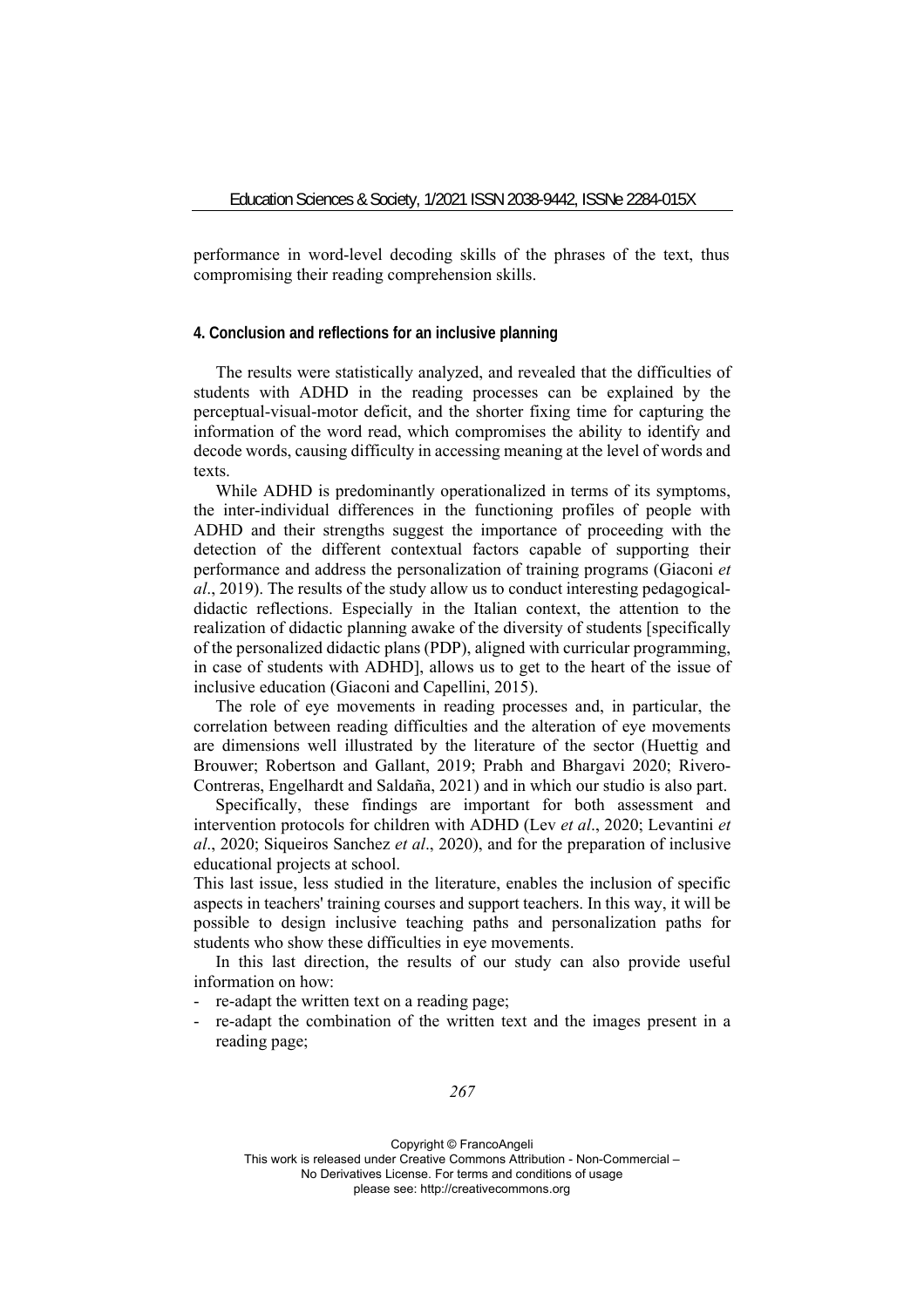- choose the organized visual supports used during the lessons;
- provide support indications to the students themselves who are going to personalize their study method and to choose by their own the better visual organization support.

Within the research perspectives, investigation protocols are being designed. These will also allow teachers to acquire information on the eye movements of the pupils in a class in order to act with targeted didactic strategies. After the observation tests, the main areas of intervention concern the aspects of readaptation of the written text and its organization; the identification of the visual organization supports (e.g. concept maps) most relevant for the understanding of the concepts; the planning of paths that allow the students themselves to customize, based on their needs, the text to read and to study, as well as the visual organization support to be used to facilitate the elaboration of the different concepts studied.

Finally, particular attention will be placed on the construction of tools for self-assessment in such a way as to favour the self-determination (Del Bianco, 2019) of the students themselves in the personalization process towards an effective and efficient study method (Giaconi *et al*., 2019) useful along the study path from school to University.

## **References**

- American Psychiatric Association (2013). *Diagnostic and Statistical Manual of Mental Disorders (DSM-V)*. 5th ed. Arlington: American Psychiatric Association.
- Arnold L. E., Hodgkins P., Kahle J., Madhoo M. and Kewley G. (2020). Long-term outcomes of ADHD: academic achievement and performance. *Journal of attention disorders*, *24*(1): 73-85.
- Bölte S., Mahdi, S. Coghill, D. Gau, S. S. F, Granlund, M Holtmann and M.Selb (2018). Standardized assessment of functioning in ADHD: consensus on the ICF Core Sets for ADHD. *European child and adolescent psychiatry*, 27(10): 1261-1281.
- Capellini S. A and M. I. Pires (2020). Transtorno do déficit de atenção e hiperatividade e as manifestações em leitura, em escrita ortográfica e em escrita manual: Revisão da literatura. In: Benczik, Edyleine Bellini Peroni. TDAH (Transtorno do Déficit de Atenção Hiperatividade). *Desafios, possibilidades e perspectivas interdisciplinares*. Belo Horizonte: Artesã, pp. 255-265.
- Capellini S. A, Oliveira A. M., Cuentos F.. (2010). *PROLEC: Provas de avaliação dos processos de leitura*. São Paulo (SP): Casa do Psicólogo.
- Cortez M. T.,De Souza L. K., Pinheiro Â. M. V. (2019). É mesmo (só) Transtorno de Déficit de Atenção/Hiperatividade (TDAH)? Avaliando TDAH e encontrando dislexia. *Psico*, 50(3): 1-17.

*268*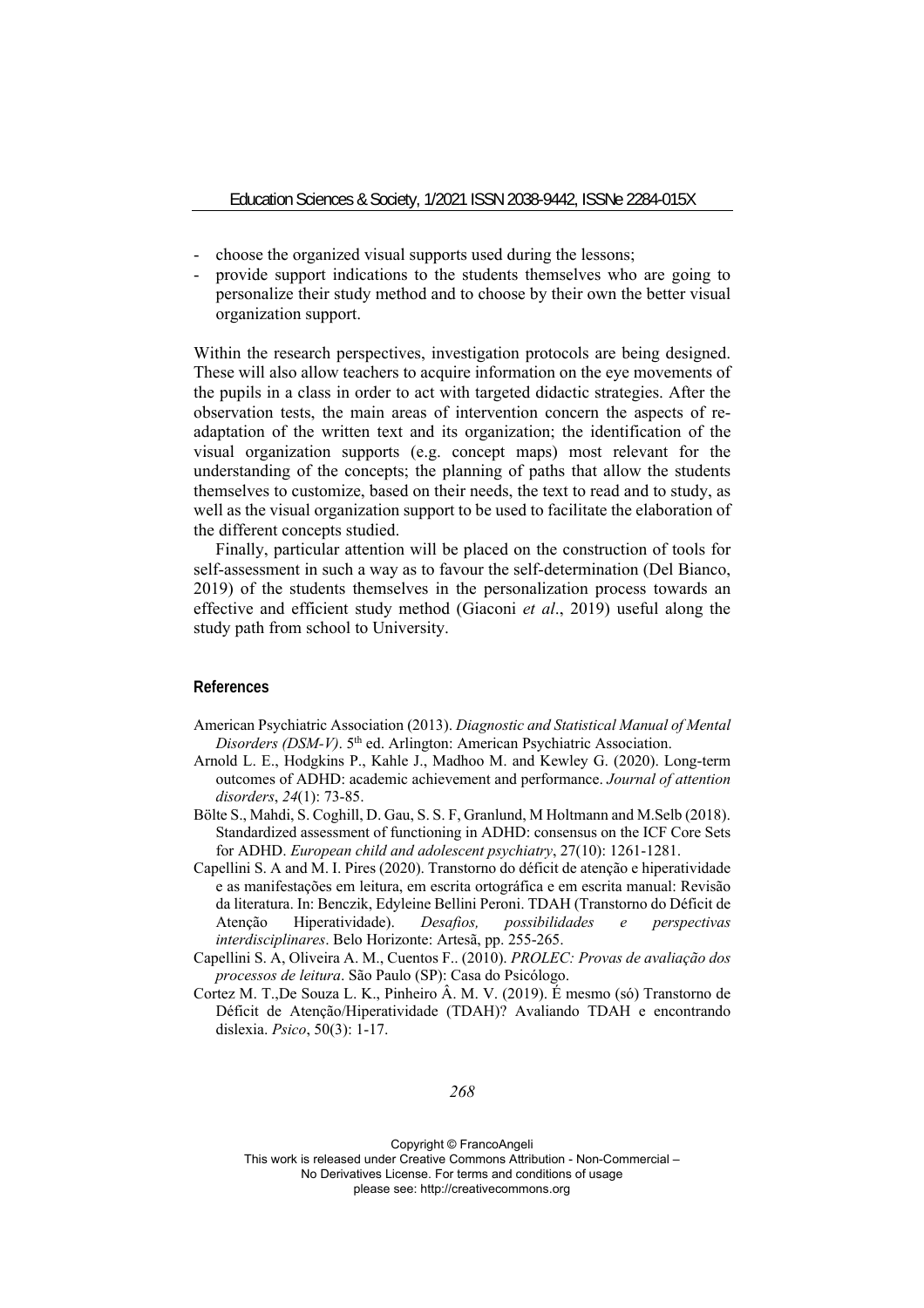- Del Bianco N. (2019). *Autodeterminazione nelle persone con disabilità intellettive. Studi, ricerche e questioni di pedagogia speciale*. Milano: FrancoAngeli.
- Giaconi C. (2015). *Qualità della Vita e adulti con disabilità. Percorsi di ricerca e prospettive inclusive*. Milano: FrancoAngeli.
- Giaconi C. and Capellini S. A. (2015). *Conoscere per includere. Riflessioni e linee operative.* Milano: FrancoAngeli.
- Giaconi C., Capellini S. A., Del Bianco N., Taddei A. and D'Angelo I. (2019). Study Empowerment for inclusion. *Education Sciences and Society-Open Access*, 9(2): 166-183.
- Gräf C., Hoffmann I., Diefenbach C., König J., Schmidt M. F., Schnick-Vollmer K., and Urschitz M. S. (2019). Mental health problems and school performance in first graders: results of the prospective cohort study ikidS. *European child & adolescent psychiatry*, *28*(10): 1341-1352.
- Hammill D., Pearson N., Voress J. (1993). *TPV developmental test of visual perception*. Austin, TX: Pro-ed. Traduzione italiana. *TPV test di percezione visiva*. Trento: Erickson, 1994.
- Huberle E., Driver J., Karnath H.O. (2010). Retinal versus physical stimulus size as determinants of visual perception in simultanagnosia. *Neuropsychologia*, 48(6): 1677-82.
- Huettig F., and Brouwer S. (2015). Delayed anticipatory spoken language processing in adults with dyslexia – evidence from eye‐tracking. *Dyslexia*, *21*(2): 97-122.
- Jung H., Woo Y. J., Kang J. W., Choi Y. W., and Kim K. M. (2014). Visual perception of ADHD children with sensory processing disorder. *Psychiatry investigation*, *11*(2): 119-123.
- Lev A., Braw Y., Elbaum T., Wagner M., and Rassovsky Y. (2020). Eye Tracking During a Continuous Performance Test: Utility for Assessing ADHD Patients. *Journal of Attention Disorders*, doi: 10.1177/1087054720972786.
- Levantini V., Muratori P., Inguaggiato E., Masi G., Milone A., Valente E., and Billeci L. (2020). EYES are the window to the mind: Eye-tracking technology as a novel approach to study clinical characteristics of ADHD. *Psychiatry Research*, 290, 113135.
- Nguyen P. T., and Hinshaw S. P. (2020). Understanding the Stigma Associated with ADHD: Hope for the Future?. *The ADHD Report*, *28*(5): 1-10.
- Okuda P. M. M., Lourencetti M. D., Santos L. C. A. D., Padula N. A. D. M. R., and Capellini S. A. (2011). Coordenação motora fina de escolares com dislexia e transtorno do déficit de atenção e hiperatividade. *Revista Cefac*, *13*(5): 876-885.
- Oliveira A. M., Cardoso M. H., Pinheiro F.H, Germano G. D., Capellini S. A. (2011). Performance of students with dyslexia and attention deficit disorder with hyperactivity in the reading assessment processes. *Rev Bras Crescimento Desenvolvimento Hum*, 21(2): 344-355.
- Oliveira A. M., Cardoso M. H., Padula N. A. D. M. R., Lourencetti M. D., dos Santos L. C. A., and Capellini S. A. (2017). Processos de leitura em escolares com Transtorno de Déficit de Atenção/Hiperatividade. *Psicología Argumento*, *31*(72): 35-44.

Oliveira A. M. D., Cardoso M. H., Pinheiro F. H., Germano G. D., and Capellini S. A.

*269*